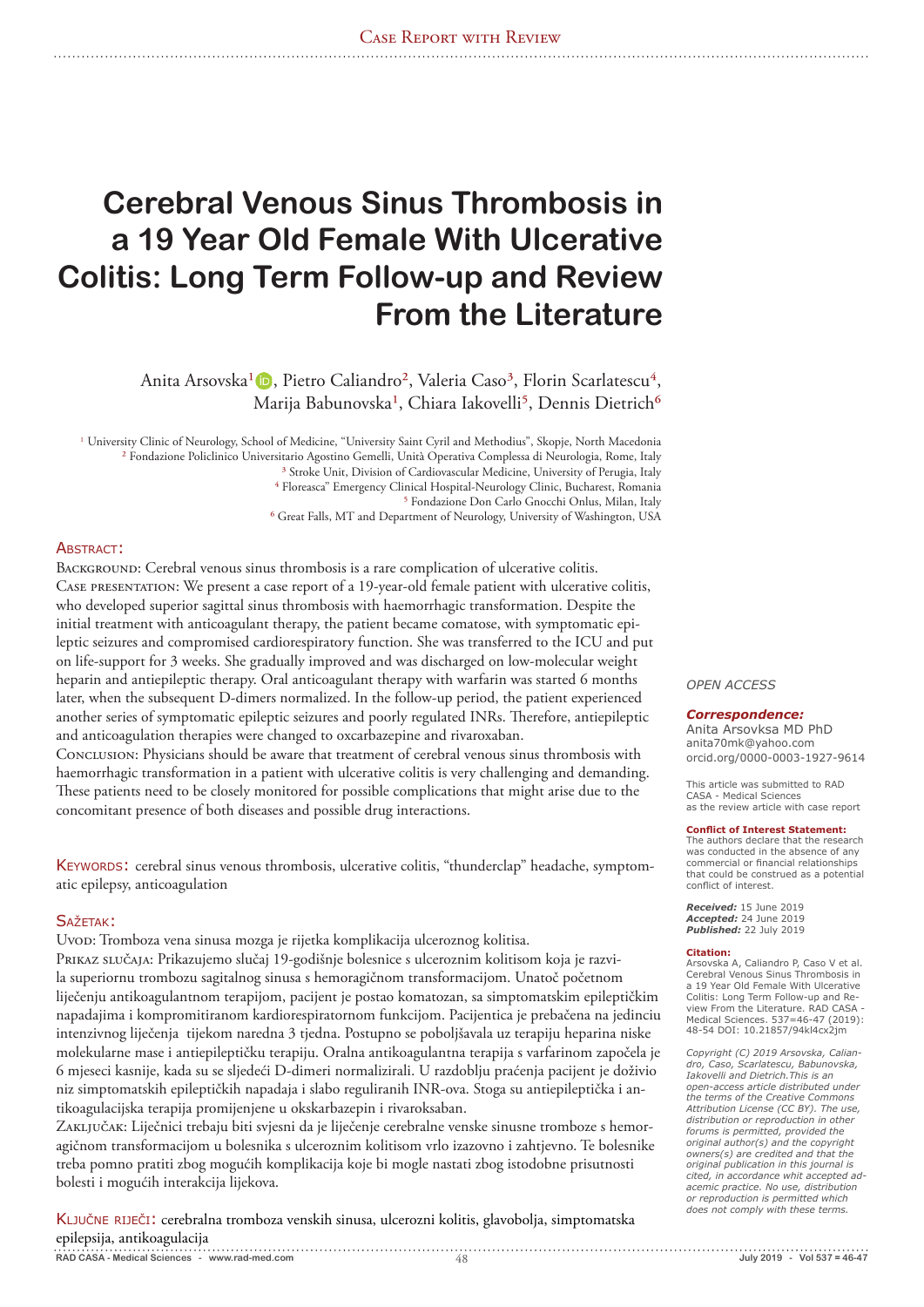# **INTRODUCTION**

Cerebral venous sinus thrombosis (CVST) is a relatively rare condition compared to arterial disease. The estimated incidence is 3-4/100.000 in the adult population and up to 7/100.000 in children<sup>1</sup>. It is more common in women than in men, and young women (age 20-35 years old) are more frequently affected<sup>2</sup>. CVST can be caused by different conditions, such as collagen-vascular, infectious, structural, hypercoagulable states, hematological, hormonal, medication-related, and others (Table 1). Inflammatory bowel diseases, such as Crohn disease and ulcerative colitis (UC), have also been described as risk factors for CVST; it is suspected that hypercoagulable state occurring during the disease or the use of corticosteroids in the treatment could cause CVST.

## Case presentation

We present a case of a 19 year old female patient, who was admitted at the University Clinic of Neurology due to strong generalized "thunderclap" headache resistant to analgesics that was followed by acute onset of right sided hemiparesis and hemiparesthesiae 3 days before. On admission the patient was conscious, blood pressure was 115/70 mmHg, with right-sided hemiplegia and motor dysphasia. Urgent computed tomography (CT) of the brain showed a hypodensity involving the left parietal cortical and subcortical region with hyperdensities within the affected area, suspicious for venous infarction with haemorrhagic transformation due to thrombosis of the superior sagittal

## *Table 1. Conditions that may cause CVST*



*Figure 1. CT scan of a venous infarction with hemorrhagic transformation due to thrombosis of the superior sagittal sinus*

sinus (Figure 1). She had been diagnosed with ulcerative colitis one year earlier and was on oral treatment with sulfasalazine and azathioprine. Therapy with low-molecular heparin (Clexane 2x60mg) was initiated.

Blood laboratory analysis showed increased levels of D-dimers (12 000 ng/ml), erythrocyte sedimentation rate-ESR (90 mm/h), CRP (136 mg/L) and decreased levels of RBC (2,51 10x12/L), albumin 27 g/L and Fe 3,7 mmol/l; other values were normal. Follow up CT of the brain two days after showed worsening of



*Figure 2. Control CT of the brain that showed massive venous infarction in the left parietal and left frontal region with compressive behavior towards the surrounding structure* 

| Antiphospholipid<br>Crohn disease<br>Systemic lupus<br><b>Sinusitis</b><br>Head trauma<br>Oral<br>Malignancies<br>Paroxysmal<br>erythematosus<br>syndrome<br>nocturnal<br>contraceptives<br>hemoglobinuria<br>Protein S and C<br>Thrombotic<br>Intracranial hypotension<br>Wegener<br>Corticosteroids<br>Ulcerative<br>Surgery<br>granulomatosis<br>deficiencies<br>thrombocytopenic<br>Colitis<br>purpura<br>Behçet<br>Antithrombin III<br>Polycythemia<br>Lumbar puncture<br>Epsilon-<br>syndrome<br>deficiency,<br>aminocaproic<br>acid<br>Sickle cell disease<br>Thalidomide<br>Hormonal<br>Lupus<br>anticoagulant,<br>Leiden factor V<br>Tamoxifen<br>Hyperhomocysteinemia<br>Erythropoietin<br>Nephrotic syndrome<br>Pregnancy and<br>puerperium<br>Phytoestrogens<br>Dehydration<br>Hepatic cirrhosis<br>l-asparaginase<br>Sarcoidosis<br>Heparin<br>Genetic | Colagen-<br>vascular | <b>Infectious</b> | <b>Structural</b> | Hypercoagulable<br>states | Hematological | Medication-<br>related | Inflammatory | <b>Others</b> |
|---------------------------------------------------------------------------------------------------------------------------------------------------------------------------------------------------------------------------------------------------------------------------------------------------------------------------------------------------------------------------------------------------------------------------------------------------------------------------------------------------------------------------------------------------------------------------------------------------------------------------------------------------------------------------------------------------------------------------------------------------------------------------------------------------------------------------------------------------------------------|----------------------|-------------------|-------------------|---------------------------|---------------|------------------------|--------------|---------------|
|                                                                                                                                                                                                                                                                                                                                                                                                                                                                                                                                                                                                                                                                                                                                                                                                                                                                     |                      |                   |                   |                           |               |                        |              |               |
|                                                                                                                                                                                                                                                                                                                                                                                                                                                                                                                                                                                                                                                                                                                                                                                                                                                                     |                      |                   |                   |                           |               |                        |              |               |
|                                                                                                                                                                                                                                                                                                                                                                                                                                                                                                                                                                                                                                                                                                                                                                                                                                                                     |                      |                   |                   |                           |               |                        |              |               |
|                                                                                                                                                                                                                                                                                                                                                                                                                                                                                                                                                                                                                                                                                                                                                                                                                                                                     |                      |                   |                   |                           |               |                        |              |               |
|                                                                                                                                                                                                                                                                                                                                                                                                                                                                                                                                                                                                                                                                                                                                                                                                                                                                     |                      |                   |                   |                           |               |                        |              |               |
|                                                                                                                                                                                                                                                                                                                                                                                                                                                                                                                                                                                                                                                                                                                                                                                                                                                                     |                      |                   |                   |                           |               |                        |              |               |
|                                                                                                                                                                                                                                                                                                                                                                                                                                                                                                                                                                                                                                                                                                                                                                                                                                                                     |                      |                   |                   |                           |               |                        |              |               |
|                                                                                                                                                                                                                                                                                                                                                                                                                                                                                                                                                                                                                                                                                                                                                                                                                                                                     |                      |                   |                   |                           |               |                        |              |               |
|                                                                                                                                                                                                                                                                                                                                                                                                                                                                                                                                                                                                                                                                                                                                                                                                                                                                     |                      |                   |                   |                           |               |                        |              |               |
|                                                                                                                                                                                                                                                                                                                                                                                                                                                                                                                                                                                                                                                                                                                                                                                                                                                                     |                      |                   |                   |                           |               |                        |              |               |
|                                                                                                                                                                                                                                                                                                                                                                                                                                                                                                                                                                                                                                                                                                                                                                                                                                                                     |                      |                   |                   |                           |               |                        |              |               |
|                                                                                                                                                                                                                                                                                                                                                                                                                                                                                                                                                                                                                                                                                                                                                                                                                                                                     |                      |                   |                   |                           |               |                        |              |               |
|                                                                                                                                                                                                                                                                                                                                                                                                                                                                                                                                                                                                                                                                                                                                                                                                                                                                     |                      |                   |                   |                           |               |                        |              |               |
|                                                                                                                                                                                                                                                                                                                                                                                                                                                                                                                                                                                                                                                                                                                                                                                                                                                                     |                      |                   |                   |                           |               |                        |              |               |
|                                                                                                                                                                                                                                                                                                                                                                                                                                                                                                                                                                                                                                                                                                                                                                                                                                                                     |                      |                   |                   |                           |               |                        |              |               |
|                                                                                                                                                                                                                                                                                                                                                                                                                                                                                                                                                                                                                                                                                                                                                                                                                                                                     |                      |                   |                   |                           |               |                        |              |               |
|                                                                                                                                                                                                                                                                                                                                                                                                                                                                                                                                                                                                                                                                                                                                                                                                                                                                     |                      |                   |                   |                           |               |                        |              |               |
|                                                                                                                                                                                                                                                                                                                                                                                                                                                                                                                                                                                                                                                                                                                                                                                                                                                                     |                      |                   |                   |                           |               |                        |              |               |
|                                                                                                                                                                                                                                                                                                                                                                                                                                                                                                                                                                                                                                                                                                                                                                                                                                                                     |                      |                   |                   |                           |               |                        |              |               |
|                                                                                                                                                                                                                                                                                                                                                                                                                                                                                                                                                                                                                                                                                                                                                                                                                                                                     |                      |                   |                   |                           |               |                        |              |               |
|                                                                                                                                                                                                                                                                                                                                                                                                                                                                                                                                                                                                                                                                                                                                                                                                                                                                     |                      |                   |                   |                           |               |                        |              |               |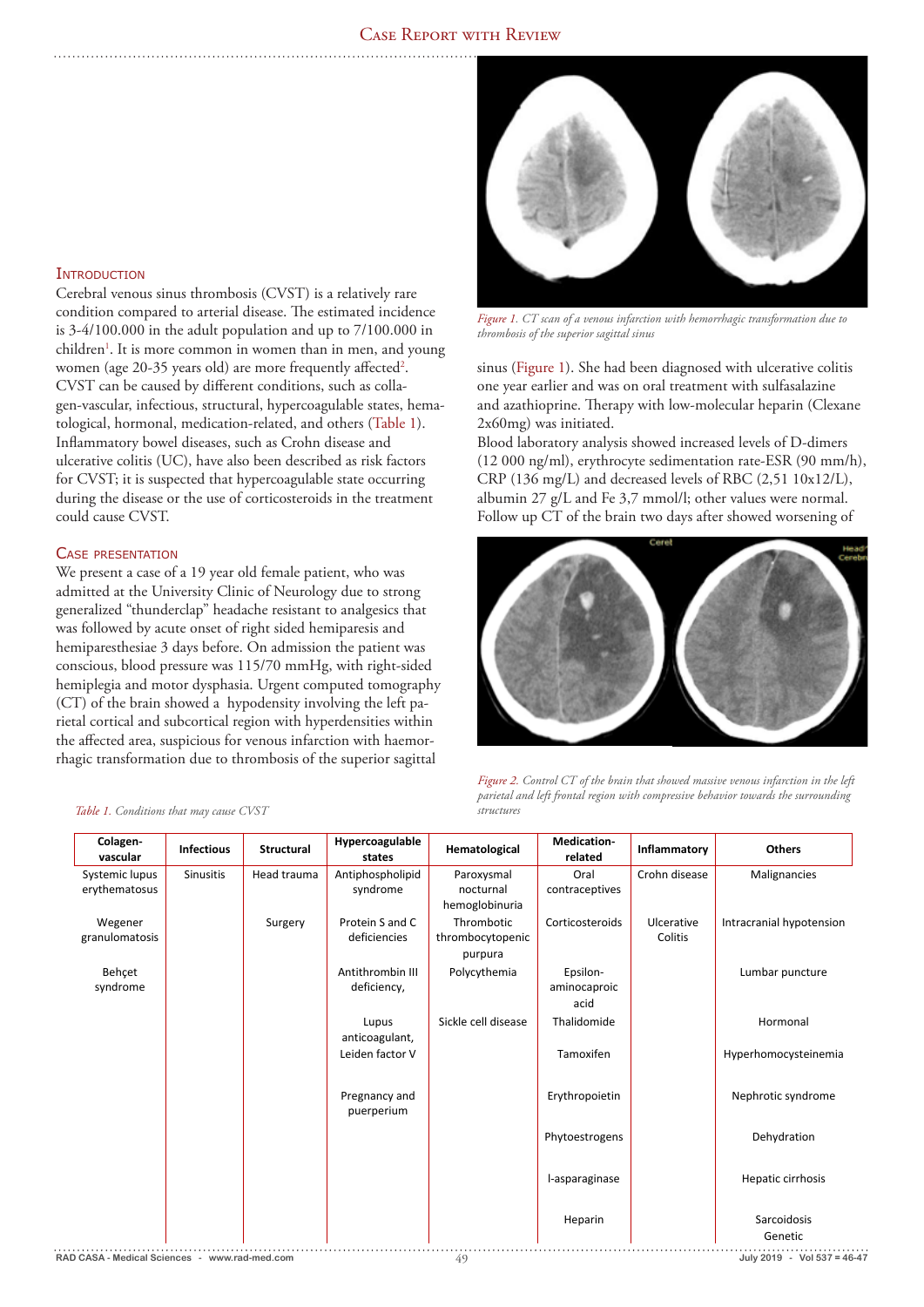the previous finding, with venous infarction in the left parietal cortical and subcortical region, with dimensions 98mmx56mm and strong compressive behavior towards cerebral falx and left lateral ventricle, with haemorrhagic transformation with dimensions 16mmx9mm and several smaller punctate haemorrhagic changes (Figure 2). Antiedematous therapy with mannitol and steroids was administered.

During the hospitalization the patient had repeated focal complex motor symptomatic seizures with secondary generalization and antiepileptic therapy with carbamazepine was initiated. Despite treatment, the patient worsened, she became comatose, with right hemiplegia. The fourth day the patient developed additional symptomatic focal complex motor seizures with secondary generalization and compromised cardiorespiratory function. She was transferred to the Intensive Care and Reanimation Unit and was intubated and ventilated. The 3 week course was complicated by aspiration pneumonia. Afterwards, she improved and was again transferred to the University Clinic of Neurology. On admission she was conscious, with bilaterally weakened vesicular breathing in the basal parts on auscultation, with bronchitic noises in the middle parts bilaterally. Neurological examination showed motor dysphasia and right sided hemiplegia with spastic features, hyperreflexia and positive Babinski sign.

Routine laboratory blood analysis showed moderate secondary anaemia with decreased levels of RBC, HGB and SeFe, elevated WBC and sedimentation, all other values were normal. Coagulation studies showed increased levels of D-dimer and therapy with low-molecular heparin (Clexane 2x60mg) was continued. EEG showed groups of delta waves over the left temporo-occipital region.

Follow up CT after 10 weeks showed massive hypodense zone in the left parietal and left frontal region without compressive behavior towards the surrounding structures, i.e. venous infarction in the phase of reabsorption (Figure 3, A and B). Through this zone smaller hyperdense punctuate zones were seen, that could represent smaller haemorrhagic formations.

Genetic mutation investigations for cerebrovascular diseases showed heterozygote for A1298C mutation in the gene for MTHFR, heterozygote for mutation V34L in the gene for factor XIII, homozygote for mutation eNOS-786 T>C, heterozygote for mutation 455 G>A in the gene for B-fibrinogen and heterozygote for mutation eNOS G894T and LTA. Other tests (levels of antiphospholipid antibodies, protein S and C, antithrombin III, lupus anticoagulant, and the Leiden factor V) were normal. The patients still had melena, so after gastroenterohepatologist and surgical consultations, proctocolectomy was recommended according to the severity of the disease and response to medical therapy. The patient was discharged after 2 weeks in a stable condition, with mRS score of 4 and treated with anticoagulation, gastroprotective, immunomodulatory and physical therapies. She came for regular visits every month, and was treated with low-molecular heparin (Clexane) for a period of 6 months (with



*Figure 3. Control CT scan X weeks (A and B) and one year (C and D) after the initial event of CVST, showing large postapoplectic sequela*

gradually decreasing of the dose), due to melena. After 6 months the level of the D-dimer normalized. Melena resolved and she was switched to oral anticoagulant therapy with warfarin. Her neurological status slightly improved as well, she was able to walk with a stick on her own, and her speech also improved, with mRS of 3. Subsequent CT scan showed large postapoplectic sequela (Figure 3, C and D). However, 14 months after the initial event of CVST, the patient experienced another series of focal complex motor seizures with secondary generalization. The dosage of carbamazepine was initially increased, but later switched to oxcarbazepine. Although the patient did not have any epileptic seizures in the following 6 months, she complained of transient side effects from oxcarbazepine (alopecia and skin rash on her back). Gradually, the side effects withdrew, and the patient did not experience them anymore. Nineteen months after the initial event, control INR showed poor regulation<sup>1,3</sup>, mostly due to green salad intake and its interaction with warfarin. Therefore, rivaroxaban of 15mg daily was recommended and warfarin was stopped.

# **DISCUSSION**

UC is a type of chronic inflammatory bowel disease (IBD) of unknown etiology that causes inflammation and ulcers in the the colon and rectum. It is a consequence of complex interaction of environmental factors and genetic susceptibility. UC may affect any age group, but most commonly appears in age groups between 15-30 and 50-70 years. Approximately 40% of the patients have extra-intestinal manifestations in skin, joints, bones, lungs, blood, eyes, kidneys, liver, peripheral and central nervous system3 . Patients with IBD have high thromboembolic risk, with an annual incidence varying between  $0.5$  to  $6,7\%$ <sup>4,5</sup>. Their risk for a thromboembolic event is increased 3-4 fold, compared to healthy controls<sup>4,6</sup>.

CVST has been reported as rare, but severe complication of UC, with the annual incidence ranging from  $1.3\%$  -  $7.5\%$  <sup>7,8</sup>. The clinical presentation of CVST, consisting of headaches, focal signs, seizures, or encephalopathy, and the sites of the venous occlusions are similar to the usual cerebral venous thrombosis.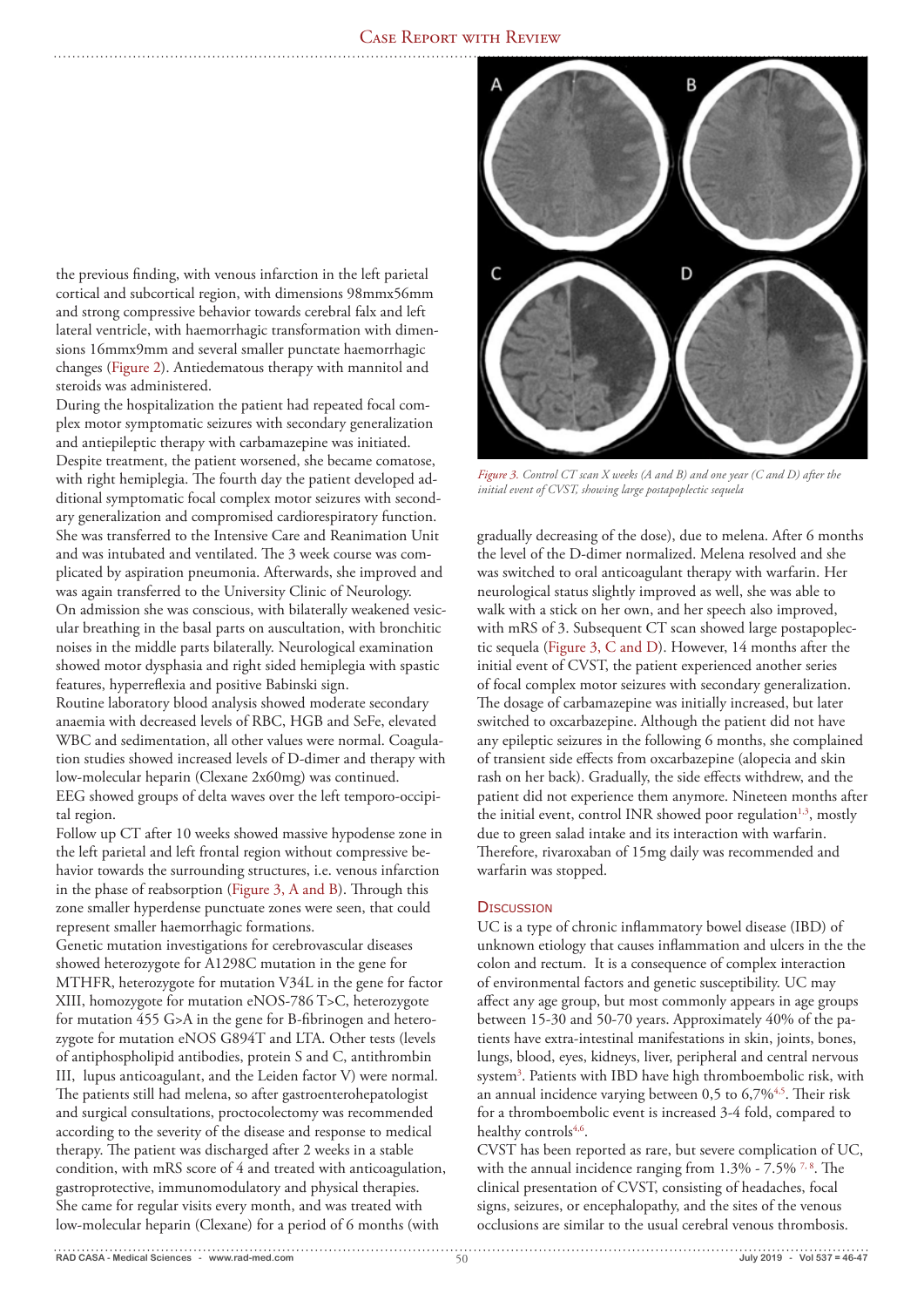It can appear from 2 months to 17 years after the first attack of IBD. Sometimes, the diagnosis of IBD is established only when CVST occurs<sup>9</sup>.

Katsanos et al. have retrospectively reviewed 65 case reports from IBD patients complicated with CVST, published in the period from 1967-2012<sup>10</sup>. Sources included MEDLINE and EMBASE and they included only papers written in English. We searched MEDLINE for case reports published in the period 2012-2019 and found 13 papers describing total of 17 cases with UC and CVST (Table 2).

Mahmoud et al. (2013) have described an 11 year old male patient with 3 months history of UC who presented as pseudotumor cerebri due to superior sagittal sinus thrombosis during an acute exacerbation of his colitis, that was successfully treated with heparin and then warfarin<sup>11</sup>.

Cojocary et al. (2014) published cerebrovascular complications in 9 patients with IBD (6 with Crohn's disease (CD) and 3 with UC, 4 of them during acute disease at admission<sup>12</sup>. Cerebrovascular complications were: CVT-7 cases (5 CD and 2 UC) and ischemic stroke-2 cases (1 CD and 1 UCC). Out of 7 cases with CVT 5 were superior sagittal sinus thrombosis (SSS), 2 SSS and transverse and sigmoid sinus thrombosis. Significantly high serum levels of homocysteine were observed in all patients. No correlation between high dose corticosteriods and its decrease, the activity of the

IBD, the duration of the disease, and the onset of cerebrovascular complications was found. Tendency to hypercoagulability, even in the inactive state of the IBD was observed. The outcome of cases was favorable, with the remission of symptoms in CVT cases and with residual motor deficits in ischemic stroke patients. Shaik et al (2014) presented a pre-teenager with newly diagnosed UC and acute headache, altered mental status and bilateral lower extremity weakness, with thombosis in the vein of Galen and straight sinus, demonstrated on CT. Despite therapy with heparin, the patient clinically deteriorated and became unresponsive, and was therefore taken for endovascular treatment. A novel endovascular approach had been performed with combined use of Solitaire FR and Penumbra devices to enhance access to the straight sinus and to limit intraprocedural blood loss. The posttreatment CT demonstrated a decrease in hyperattenuation within the vein of Galen and straight sinus. The neurologic status improved within 24 h. The patient was discharged home with a normal neurologic examination $13$ .

Defillipis et al, 2015 reported 6 IBD patients with cerebral venous thrombosis, of which 4 had active UC<sup>14</sup>. The patients presented with hours to days of headache and were found to have venous thrombosis on imaging. All patients were treated with therapeutic anticoagulation. There were two deaths; one patient

*Table 2. Case reports from patients with UC and CVST published in the period 2012-2019*

| Author/year            | Age             |             |     | Gender Active UC UC treatment              | Neurological symptoms                                                                                           | <b>CVST</b> location                   | <b>Risk factors</b>                                        | <b>CVST</b><br>treatment                                           | Outcome                 |
|------------------------|-----------------|-------------|-----|--------------------------------------------|-----------------------------------------------------------------------------------------------------------------|----------------------------------------|------------------------------------------------------------|--------------------------------------------------------------------|-------------------------|
| Mahmoud et al. 2013    | 11              | M           | Yes | Prednizolon                                | Headache, orbital pain,<br>photophobia, transient<br>blurred vision, vomiting                                   | SSS                                    | Increment of<br>corticosteroid<br>dosage, relapse<br>of UC | Heparin/Warfa<br>rine warfarin                                     | Completely<br>recovered |
| Cojocaru et al, 2014   | 32              | M           | Yes | Sulfasalazine,<br>Prednizolone,            | Headache, generalized<br>convulsive seizures,<br>drowsiness, papiledema                                         | SSS, sigmoid S,<br>Transverse<br>sinus | Increased serum LMWH<br>homocystein                        |                                                                    | Completely<br>recovered |
| Shaikh et al, 2014     | Preteena<br>ger | M           | Yes | Prednizone/Me<br>salazine                  | Headache, altered mental<br>status, bilateral lower<br>extremity weakness                                       | Vein of Galen,<br>Straight sinus       |                                                            | Endovascular<br>(Solitaire FR<br>and<br>Penumbra)/He<br>parin/LMWH | Completely<br>recovered |
| DeFillipis et al, 2015 | 30              | M           | Yes | Corticosterioids                           |                                                                                                                 |                                        |                                                            | <b>LMWH</b>                                                        | Partially<br>recovered  |
| DeFillipis et al, 2015 | 12              | M           | Yes | Corticosterioids                           |                                                                                                                 |                                        |                                                            | <b>LMWH</b>                                                        | Completely<br>recovered |
| DeFillipis et al, 2015 | 10              | $\mathbf M$ | Yes | Corticosteroids                            |                                                                                                                 |                                        |                                                            | Heparin drip                                                       | Lethal<br>outcome       |
| DeFillipis et al, 2015 | 11              | F           | Yes | Corticosteroids                            |                                                                                                                 |                                        |                                                            | Heparin                                                            | Lethal<br>outcome       |
| Calcagno et al, 2015   | 22              | M           | Yes | Mesalazine,<br>Prednizone                  | Headache, speech<br>disturbance                                                                                 | Sigmoid sinus,<br>superficial vein     |                                                            | Heparin/Warfa<br>rin                                               | Completely<br>improved  |
| Meher et al, 2016      | 38              | F           | No  | Oral steroids, 5-<br>ASA,<br>Sulfasalazine | Headache, nausea, vomiting,<br>blurred vision, papilloedema<br>photophobia, generalized<br>tonic-clonic seizure | Sigmoid sinus,<br>Transverse<br>sinus  |                                                            | LMWH/Warfar<br>in                                                  | Completely<br>improved  |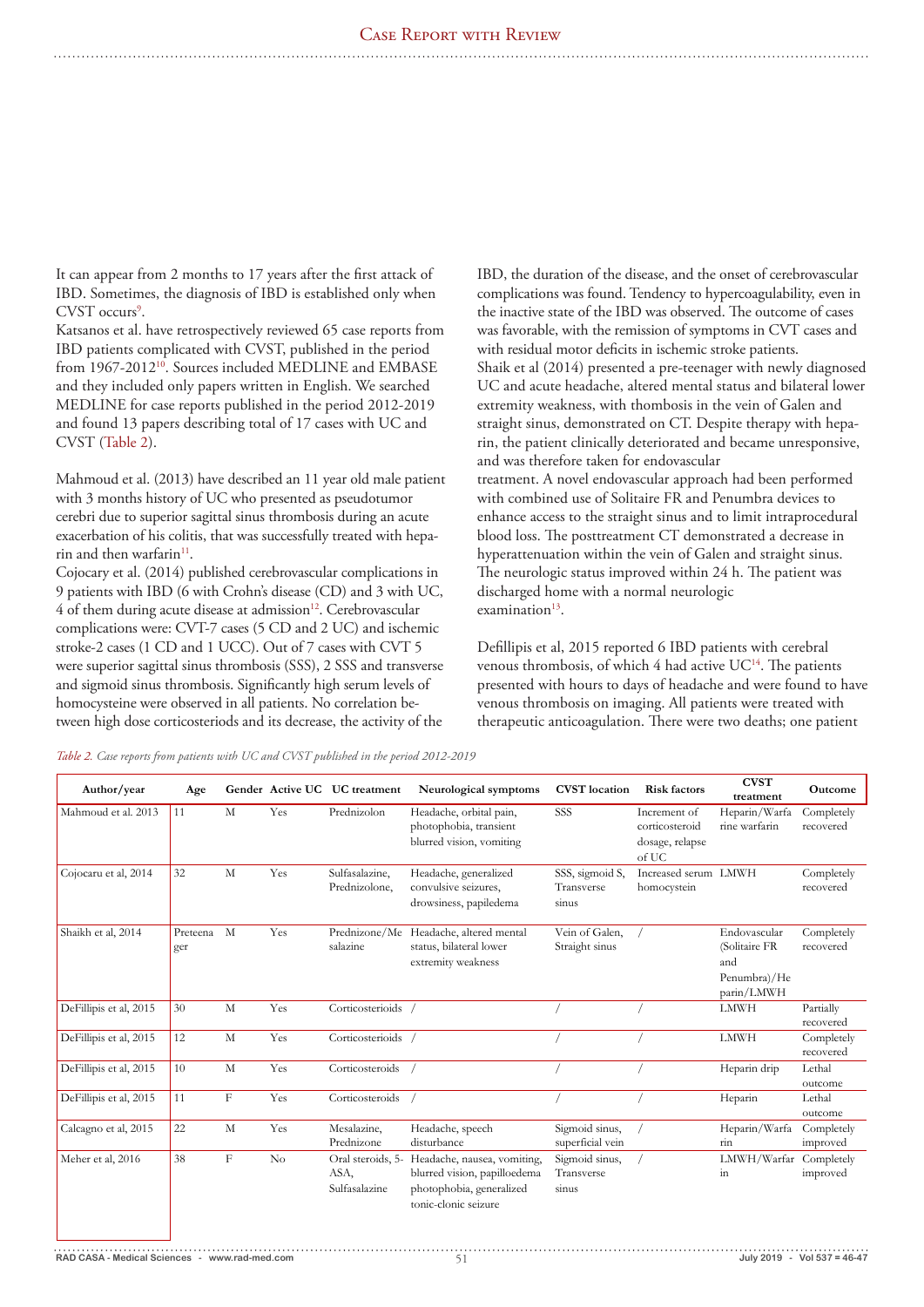became comatose and died despite anticoagulation while the other recovered well from the sinus thrombosis but died after a bowel perforation 3 weeks later. Five patients were being treated with corticosteroids at the time of the occurrence of CVT. Three patients were on anti-tumor necrosis factor inhibitors, including two on infliximab and one on certolizumab. The most common locations for CVT were sagittal sinus and transverse sinus, both occurring in three patients. However, four patients had multiple cerebral thrombi involving both deep cerebral and superficial cortical veins. One patient had the heterozygous C677T mutation in the MTHFR gene. Three patients had elevated factor VIII activity attributed to ongoing inflammation. All patients were treated with therapeutic anticoagulation and subsequently maintained on low molecular weight heparin or warfarin for 6 months or longer. Altogether two patients died, in which one became comatose and died despite anticoagulation. The patient had a progression of infarcts in the left hippocampus, right internal capsule, right thalamus and right medial temporal lobe, with increasing edema, mass effect and midline shift. The other patient recovered well following the sinus thrombosis with only mild residual right-sided weakness and was discharged on low molecular weight heparin. She was readmitted to another hospital 3 weeks later after experiencing a few days of abdominal pain, rectal bleeding and respiratory distress. The patient was found unresponsive by the emergency medical services. A head computed tomography (CT) revealed no hemorrhage or evidence of ischemic stroke. The patient was found to have bowel perforation and underwent surgical intervention twice. She died from post-operative complications. Of the four patients who recovered, only one patient had any residual neurological deficits that were limited to trace right facial weakness, right-sided ataxia and mild sensory loss on the right hand and foot.

Calcagno et al, 2015 have described a case of a 22 year old male with UC in treatment with mesalazine and prednisone presenting with headache and speech disturbances 15. A magnetic resonance imaging of the brain showed a left temporal hemorrhagic infarct with thrombosis of the ispilateral superficial vein and sigmoid venous sinus. No cause of thrombophilia was detected. Anticoagulation with heparin was started which was changed to oral anticoagulation with warfarin. The patient was discharged ten days after admission.

Meher at al, 2016 have reported a case of a 38-year-old female with a history of UC in remission who developed sudden onset headache, blurring of vision and seizures<sup>16</sup>. Subsequent diagnosis of cerebral venous sinus thrombosis (transverse and sigmoid sinus) was made with MRI venography and treated with low molecular weight heparin with complete resolution of symptoms.

Various mechanisms have been proposed as possible explanations for thrombosis in UC, such as hypercoagulation (elevated FVIII,

fibrinogen, decrease in antithrombin, protein S and protein C), hypofibrinolysis [elevated PAI-1 and lipoprotein (a)], platelet abnormalities, endothelial dysfunction (increased von Willebrand factor) and immunological abnormalities (antiphosphlipid antibodies)17, 18. It has been suggested that the interaction between the coagulation cascade in the body and cytokine mediators of chronic inflammation and also the inflammatory process can itself activate the coagulation cascade<sup>18</sup>. Beside inflammation, the drugs used in the treatment (corticosteroids and sulfonamides) contribute to the thrombophilic tendency<sup>17,19</sup>. Some authors suggest that the majority of thrombotic events occur during the active phase of disease, however, others disagree. For example, Kristensen et al., reported a significant direct association of disease activity of IBD with increased risk of morbidity and mortality20, while Katsanos et al., reported the presence of CVST in the active phase in 78.4% and in the inactive phase of the disease in 21.6%<sup>21</sup>

Risk factors and concomitant causes of CVST were systematically searched for in our patient. We found hypercoagulable state in our patient, with increased D-dimer levels. Also, biologic markers of inflammation such as elevated leukocyte count and CRP were registered and the patient was in an active phase of her UC (with continuous bleeding).

Genetic mutation investigations for cerebrovascular diseases showed (among other mutations), a heterozygote for A1298C mutation in the gene for methylenetetrahydrofolate reductase (MTHFR). Reports from the literature have also shown defective activity of MTHFR among patients with UC, which is linked to folate and vitamin  $B_{12}$  deficiency and causes hyperhomocysteinemia-related thrombosis<sup>22</sup>. Data from the literature have shown that patients with UC have more frequently lower circulating protein S levels than normal controls 23, 24 and reduced levels of antithrombin III. But, in more than 50% of the patients with UC, no predisposing factor can be found<sup>25</sup>. The values of protein C, S and antithrombin III in our patient were in normal range. The first-line treatment for CVST is adjusted-dose unfractionated heparin or low-molecular-weight heparin (LMWH), but its risks should be carefully weighed in light of possible hemorrhagic complications 26. When the patient is relatively stable, oral anticoagulant therapy with warfarin is continued with an INR target 2-3 27. Steroids reduce the intracerebral edema and are also indicated in the active cases of ulcerative colitis<sup>28</sup>. Our patient had an active form of UC with constant bleeding from the gastrointestinal tract. Despite this fact, therapy with LMWH was initiated, as well as antiedematous therapy with mannitol and steroids. But, the patient's neurologic and physical condition gradually worsened and she had to be put on life-support for a period of 3 weeks. Her condition stabilized after this period and she became conscious, able to breathe on her own. Therapy with LMWH continued for a period of 6 months because she has had a hypercoagulable state. After the UC went into remission and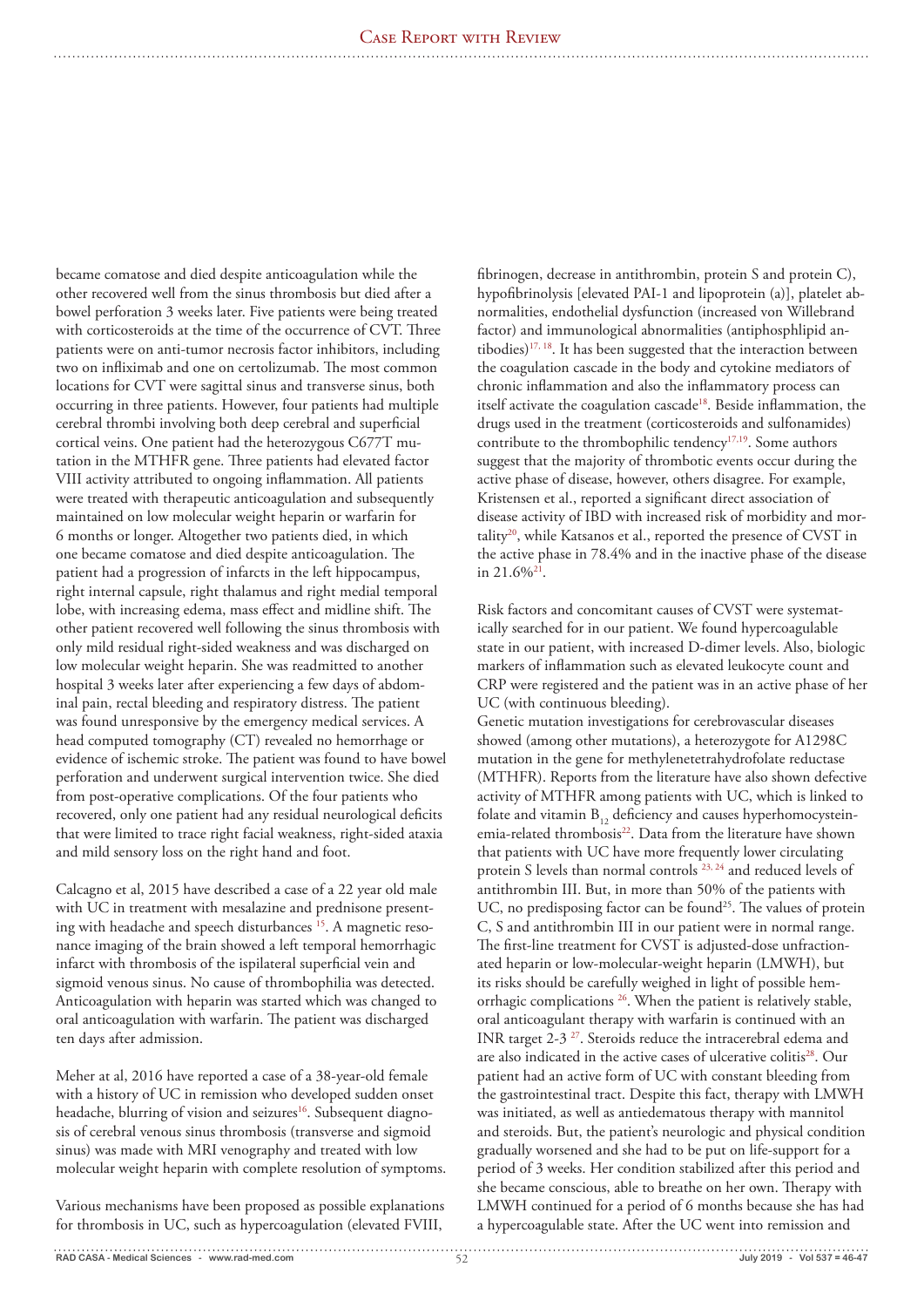bleeding had stopped, we were able to switch her on oral anticoagulant therapy with warfarin with satisfactory level of INR. She has continued with oral anticoagulant therapy in the following period, without any side effects. However, when we encountered difficulty regulating the INR, with a possible risk for recurrent thrombosis, we made a choice to stop warfarin and introduce rivaroxaban. We searched MEDLINE for similar cases, and only found one case report, where rivaroxaban was prescribed to a 17 years old female with a CVST and Crohn's disease<sup>29</sup>. There were also other case reports regarding administration of rivaroxaban in patients with CVST, but without known UC<sup>30, 31, 32</sup>.

Another problem that we have encountered was the recurrence of late onset epileptic seizures. The study of Kalita et al. 33 showed that up to 5,6% of their patients with CVST had late recurrence of seizures. Recent study by the VENOST Study Group<sup>34</sup> showed that epileptic seizures had no effect on prognosis of CVST.

Overall, the prognosis is usually good, but a few cases were fatal 9, 21. There are recommendations for prophylaxis of thromboembolic phenomena (including CVST) in patients with IBD. The Canadian Gastroenterology Association<sup>35</sup> and the British Society of Gastroenterology<sup>36</sup> recommend pharmacological thrombopro-

### Literature:

1. Daif A, Awada A, al-Rajeh S, et al. Cerebral venous thrombosis in adults. A study of 40 cases from Saudi Arabia. Stroke. 1995 Jul.  $26(7) \cdot 1193 - 5$ 

2. Ameri A, Bousser MG. Cerebral venous thrombosis. Neurol Clin. 1992 Feb. 10(1):87-111.

3. Ozdil S, Akyuz F, Pinarbasi B, Demir K, Karaca C, Boztas G, et al. Ulcerative colitis: Analyses of 116 cases (do extraintestinal manifestations effect the time to catch remission?) Hepatogastroenterology. 2004;51:768–70.

4. Bernstein CN, Blanchard JF, Houston DS, Wajda A. The incidence of deep venous thrombosis and pulmonary embolism among patients with inflammatory bowel disease: A population-based cohort study. Thromb Haemost. 2001 Mar;85(3):430-4.

5. Papa A, Danese S, Grillo A, Gasbarrini G, Gasbarrini A. Review article: inherited thrombophilia in inflammatory bowel disease. Am J Gastroenterol. 2003 Jun;98(6):1247-51.

6. Miehsler W, Reinisch W, Valic E, Osterode W, Tillinger W, Feichtenschlager T, et al. Is inflammatory bowel disease an independent and disease specific risk factor for thromboembolism? Gut 2004; 53 (4): 542-8.

7. Andersohn F, Waring M, Garbe E. Risk of ischemic stroke in patients with Crohn's disease: A population-based nested case-control study. Inflamm Bowel Dis. 2010;16(8):1387–92.

8. Koenigs KP, McPhedran P, Spiro HM. Thrombosis in inflammatory bowel disease. J Clin Gastroenterol. 1987 Dec;9(6):627-31.

phylaxis in patients requiring hospitalization for moderate-severe IBD and without severe bleeding.

## **CONCLUSION**

CVST is a devastating complication of IBD, especially, UC. This case report signifies the importance of considering the diagnosis of CVST in a case of IBD. Any sudden neurological symptoms such as headache, hemiparesis and seizures in a patient with UC should initiate urgent diagnostics in order to prevent the complications of the disease. Physicians should be aware that treatment of cerebral venous sinus thrombosis with haemorrhagic transformation in a patient with ulcerative colitis is very challenging and demanding. These patients need to be closely monitored for eventual complications that might arise due to the concomitant presence of both diseases and possible drug interactions. Our patient with CVST associated to UC is the first case reported in literature treated with rivaroxaban because of INR poor regulation.

# AUTHOR CONTRIBUTIONS:

All authors listed have made a substantial, direct and intellectual contribution to the work, and approved it for publication.

9. Cognat E, Crassard I, Denier C, et al. Cerebral venous thrombosis in inflammatory bowel diseases: eight cases and literature review. Int J Stroke. 2011 Dec;6(6):487-92.

10. Katsanos AH, Katsanos KH, Kosmidou M, Giannopoulos S, Kyritsis AP, Tsianos EV.Cerebral sinus venous thrombosis in inflammatory bowel diseases. QJM. 2013 May;106(5):401-13. doi: 10.1093/qjmed/ hcs229. Epub 2012 Dec 12. Review.

11. Mahmoud Reza A, Firozeh H, Houman A, Mehri NS. Pseudotumor cerebri in a case of ulcerative colitis with sagittal sinus thrombosis. Iran J Pediatr. 2013 Feb;23(1):109-12.

12. Cojocaru IM, Cojocaru M, Sapira V, Ionescu A, Tacu N.Cerebrovascular complications in patients with inflammatory bowel disease. Rom J Intern Med. 2014 Jan-Mar;52(1):39-44.

13. Shaikh H, Pukenas BA, McIntosh A, Licht D, Hurst RW. Combined use of Solitaire FR and Penumbra devices for endovascular treatment of cerebralvenous sinus thrombosis in a child. BMJ Case Rep. 2014.

14. DeFilippis EM, Barfield E, Leifer D, Steinlauf A, Bosworth BP, Scherl EJ, Sockolow R. Cerebral venous thrombosis in inflammatory bowel disease. J Dig Dis. 2015 Feb;16(2):104-8.

15. Calcagno GP, Bagattini JC, Forster TA, Chiarella M, Cohen H. Intracranial sinus venous thrombosis in ulcerative colitis. Report of one case. Rev Med Chil. 2015 Apr;143(4):520-4.

16. Meher LK, Dalai SP, Panda S, Hui PK, Nayak S. Unusual Case of Cerebral Venous Sinus Thrombosis in Patient with Ulcerative Colitis in